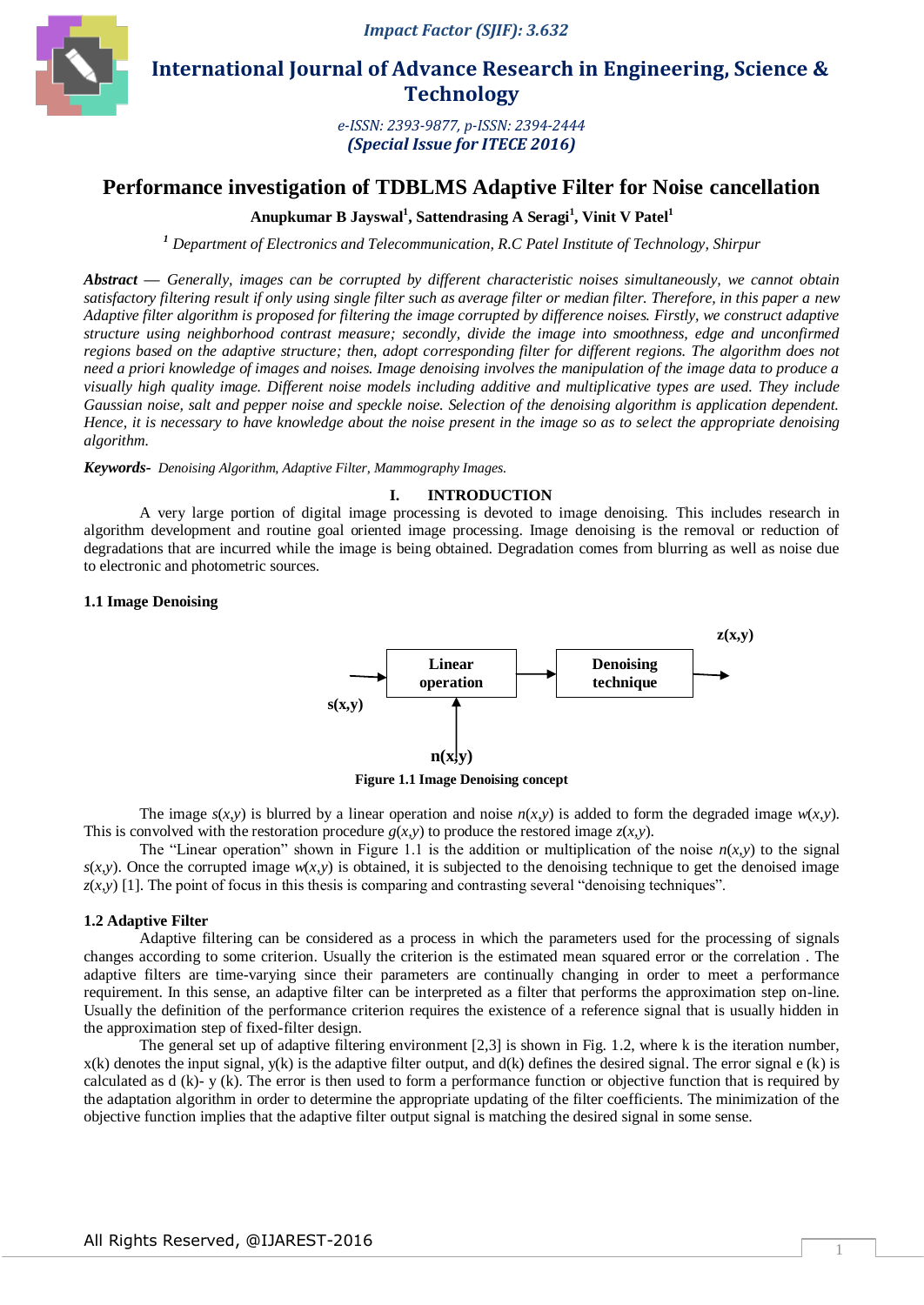*International Journal of Advance Research in Engineering, Science & Technology (IJAREST) (Special Issue for ITECE 2016), e-ISSN:* 2393-9877*, print-ISSN:* 2394-2444



**Figure 1.2 Adaptive Filter**

#### **II. LITERATURE SURVEY**

Median filter has better resolved the deficiency of linear filter, and it can better preserve image details and also efficient to the noises that are far from Gaussian noise and that are not completely independent of useful signals. However, standard median filter may damage or lose details such as edges and corners which are smaller, compared to filter window size. If more details are to be preserved, filter window size should be smaller, but the filter capability will be reduced. If better filtering result is to be obtained, the filter window size should be larger, yet many details will be lost [4, 5].

The expansion of window size in the AMF is determined by the criterion if the median is a noisy pixel or not. This criterion is not appropriate when the noise density is moderate or high. Second, the pixels processed by the AMF are reused in the filtering of AMF. This doing degrades the visual quality of restored image [6]. A New Adaptive Robust Statistics Estimation Based Filter to remove low to high-density salt and pepper noise with edge preservation in digital images and videos was proposed by [7]. This filter performs well for both gray scale and colour images. For lower noise density up to 30% almost all the algorithms perform equally well in removing the salt and pepper noise completely with edge preservation. For noise densities above 50%, the standard algorithms fail to remove the salt and pepper noise complete.

### **III. SIMULATION RESULTS**



**Figure 3.1 Original Image**



Figure 3.2 a) Image with Poisson Noise Figure 3.2 b) Restored Image using Adaptive Filter

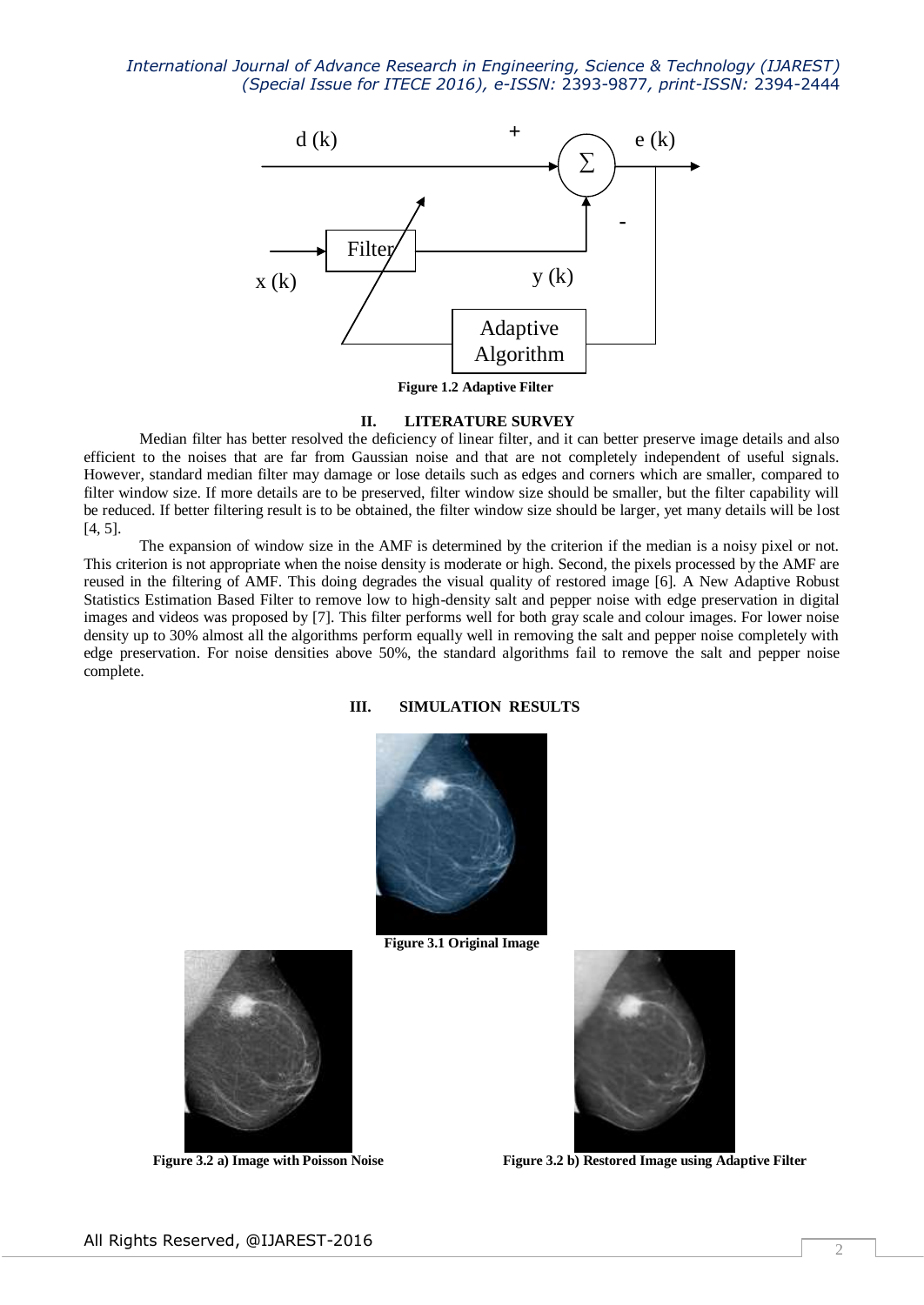## *International Journal of Advance Research in Engineering, Science & Technology (IJAREST) (Special Issue for ITECE 2016), e-ISSN:* 2393-9877*, print-ISSN:* 2394-2444









**Figure 3.3 a) Image with Salt and Pepper Noise Figure 3.3 b) Restored Image using Adaptive Filter**



**Figure 3.4 a) Image with Gaussian Noise Figure 3.2 b) Restored Image using Adaptive Filter**



Figure 3.2 a) Image with Poisson Noise Figure 3.2 b) Restored Image using Adaptive Filter

| <b>Type of Noise</b> | <b>PSNR</b><br>(in dB) | Error   |
|----------------------|------------------------|---------|
| Poisson              | 30.7628                | 7.3858  |
| Salt & Pepper        | 14.1629                | 49.9339 |
| Speckle              | 12.7718                | 58.6069 |
| Gaussian             | 14.6094                | 47.4317 |

### **IV CONCLUSION**

In this paper an efficient method based on local adaptive filter is presented. First an artificial signal is constructed from noisy image. Then adaptive filter is applied to reducing noise. This method is as efficient and is faster than median filter that so the simulation time is reduced. One problem in working with adaptive filter is that a reference signal is needed while in practice just noisy signal is available. In future works we are going to use TDBLMS to overcome this problem.